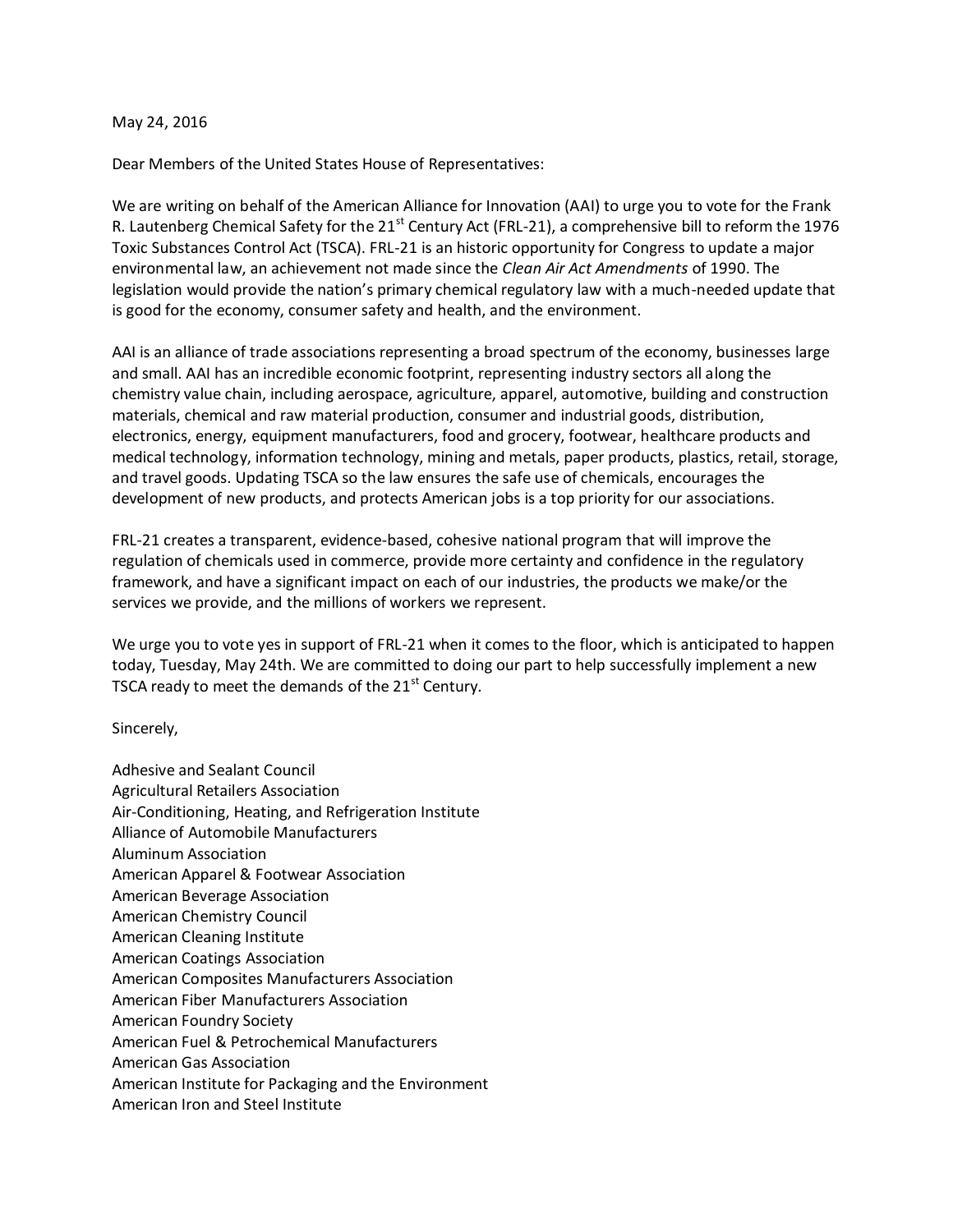American Petroleum Institute American Road & Transportation Builders Association American Trucking Associations APA – The Engineered Wood Association Asphalt Roofing Manufacturers Association Association of Global Automakers Association of Home Appliance Manufacturers Auto Care Association Automotive Specialty Products Alliance Biotechnology Innovation Organization Can Manufacturers Institute Center for Baby and Adult Hygiene Products Color Pigments Manufacturers Association Composite Lumber Manufacturers Association Composite Panel Association Consumer Healthcare Products Association Consumer Specialty Products Association Consumer Technology Association Copper and Brass Fabricators Council, Inc. Corn Refiners Association Council of Great Lakes Industries CropLife America Edison Electric Institute EPS Industry Alliance ETAD North America Extruded Polystyrene Foam Association Fashion Accessories Shippers Association Fashion Jewelry & Accessories Trade Association Flexible Packaging Association Food Marketing Institute Gemini Shippers Association Global Cold Chain Alliance Grocery Manufacturers Association Halloween Industry Association Halogenated Solvents Industry Alliance Hearth, Patio & Barbecue Association INDA, Association of the Nonwoven Fabrics Industry Industrial Minerals Association - North America Institute of Makers of Explosives International Association of Refrigerated Warehouses International Dairy Foods Association International Diatomite Producers Association International Fragrance Association North America International Institute of Ammonia Refrigeration International Institute of Synthetic Rubber Producers International Sleep Products Association International Warehouse Logistics Association International Wood Products Association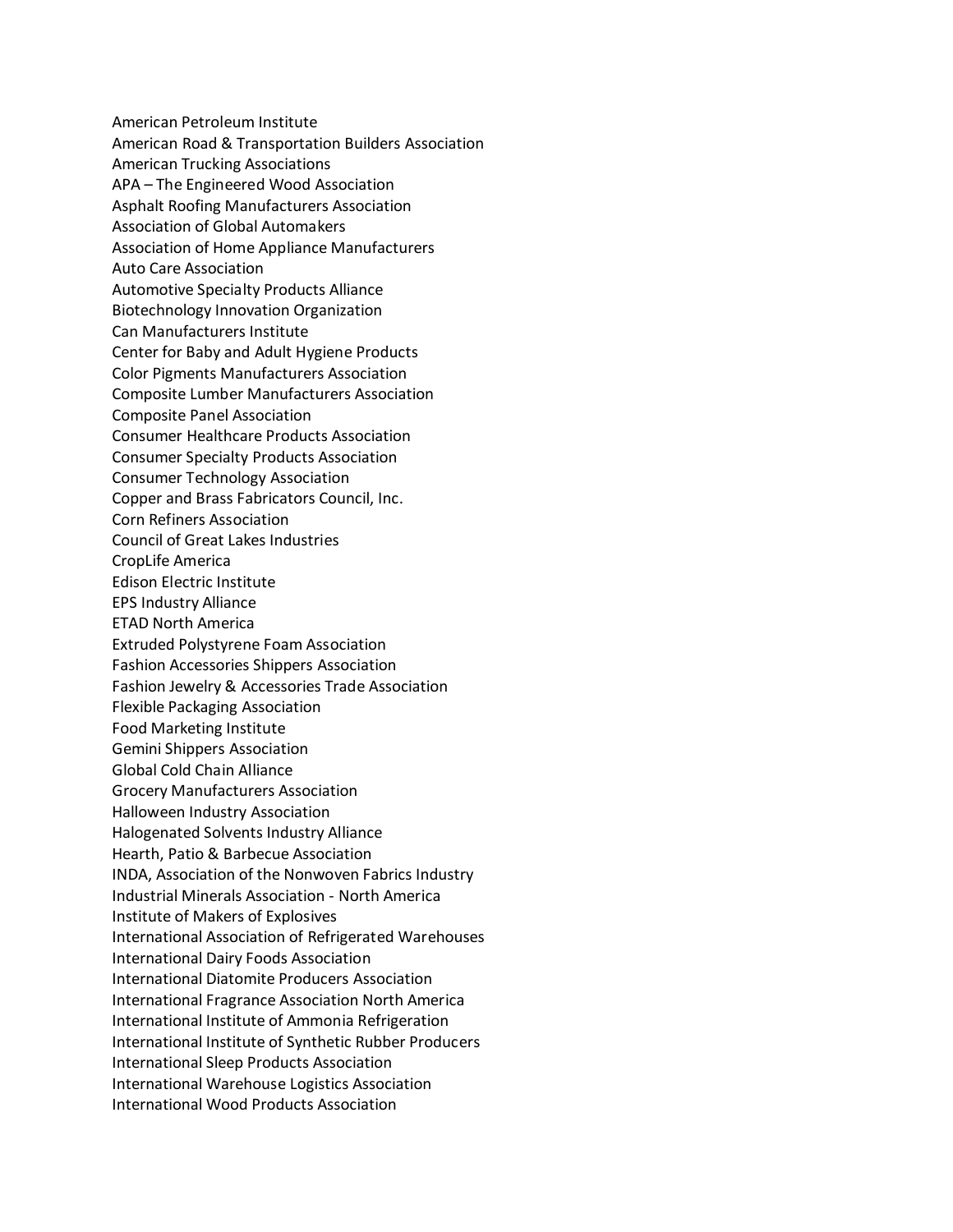Interstate Natural Gas Association of America IPC - Association Connecting Electronics Industries Juvenile Products Manufacturers Association Methanol Institute Motor & Equipment Manufacturers Association National Association for Surface Finishing National Association of Chemical Distributors National Association of Manufacturers National Association of Printing Ink Manufacturers National Black Chamber of Commerce National Cotton Council National Council of Textile Organizations National Fisheries Institute National Grocers Association National Industrial Sand Association National Lime Association National Lumber and Building Material Dealers Association National Marine Manufacturers Association National Mining Association National Oilseed Processors Association National Retail Federation National Rural Electric Cooperative Association National Tank Truck Carriers, Inc. National Tooling and Machining Association North American Die Casting Association North American Meat Institute Oregon Women in Timber Outdoor Industry Association Outdoor Power Equipment Institute Personal Care Products Council Personal Watercraft Industry Association Petroleum Marketers Association of America Pine Chemicals Association Plastic Pipe and Fittings Association Plastics Pipe Institute Polyurethane Manufacturers Association Portland Cement Association Precision Machined Products Association Precision Metalforming Association PVC Pipe Association Resilient Floor Covering Institute Retail Industry Leaders Association Reusable Packaging Association RISE (Responsible Industry for a Sound Environment) Roof Coatings Manufacturers Association Rubber Manufacturers Association SNAC International Society of Chemical Manufacturers and Affiliates